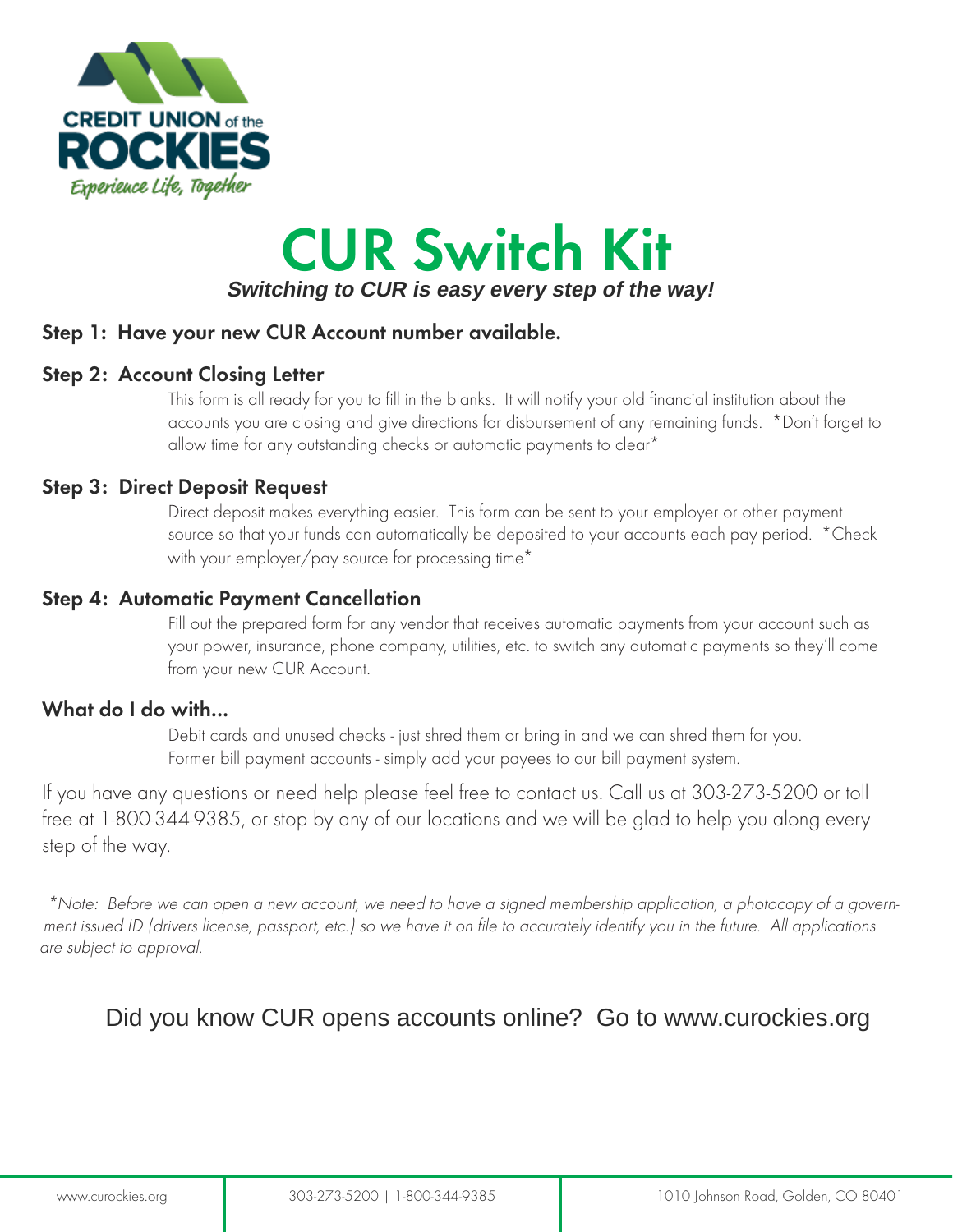

| Date: -                       |  |  |
|-------------------------------|--|--|
| <b>Financial Institution:</b> |  |  |

Address:

### To Whom It May Concern:

Please close my account number , and send a check for the remaining balance, plus all interest or dividends payable to me at the address listed below:

(Account Holder Name)

(Address)

(City, State, ZIP)

Thank you. Sincerely,

Name (please print)

Signature

Joint Owner Name (please print)

Joint Owner Signature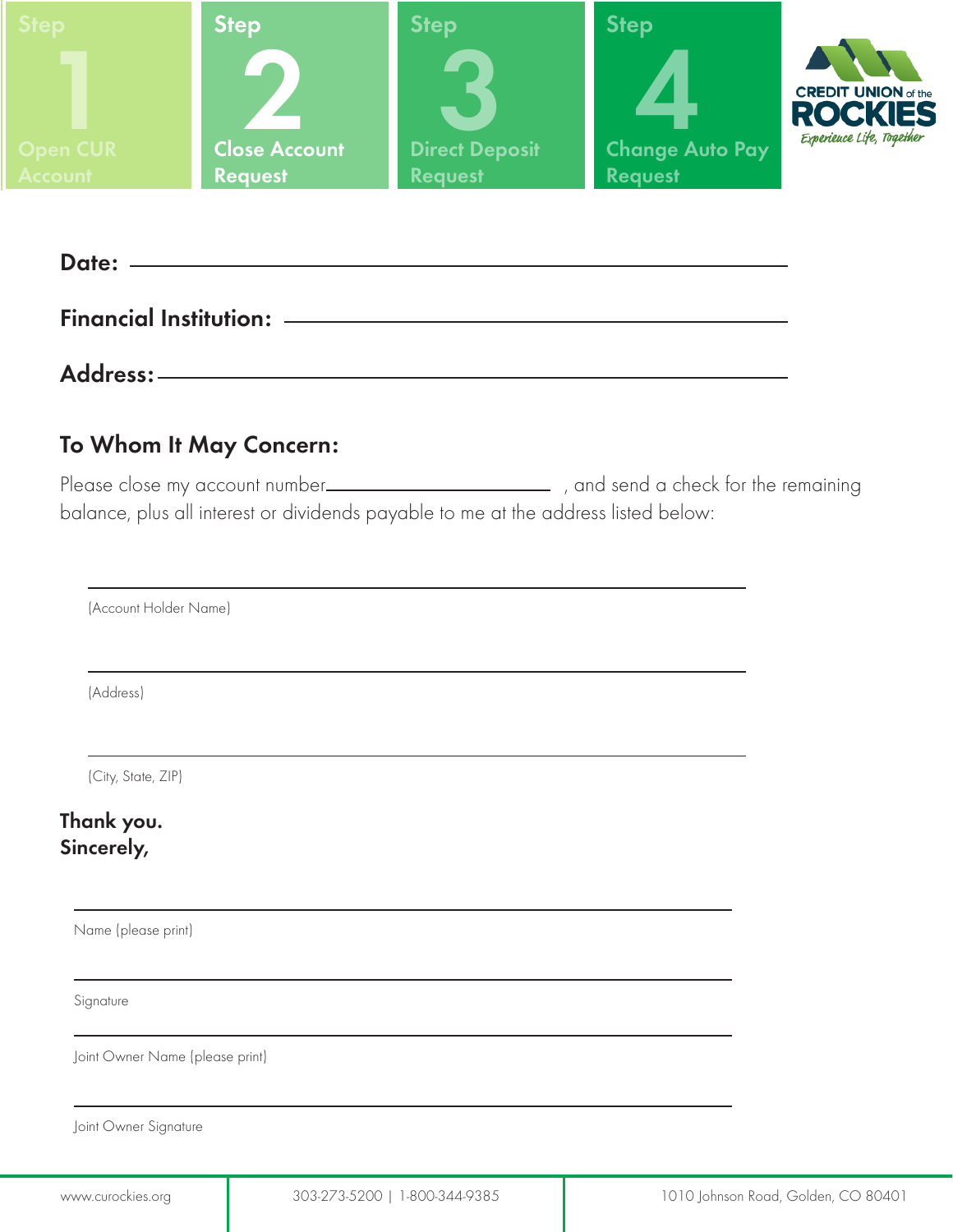| <b>Step</b>                                             | <b>Step</b>                            | Step                                                                                                                 | <b>Step</b>                                      |                                                         |
|---------------------------------------------------------|----------------------------------------|----------------------------------------------------------------------------------------------------------------------|--------------------------------------------------|---------------------------------------------------------|
|                                                         |                                        |                                                                                                                      |                                                  | <b>CREDIT UNION</b> of the<br>Experience Life, Together |
| <b>Open CUR</b><br><b>Account</b>                       | <b>Close Account</b><br><b>Request</b> | <b>Direct Deposit</b><br>Request                                                                                     | <b>Change Auto Pay</b><br><b>Request Request</b> |                                                         |
|                                                         |                                        |                                                                                                                      |                                                  |                                                         |
|                                                         |                                        |                                                                                                                      |                                                  |                                                         |
|                                                         |                                        |                                                                                                                      |                                                  |                                                         |
|                                                         |                                        |                                                                                                                      |                                                  |                                                         |
|                                                         |                                        |                                                                                                                      |                                                  |                                                         |
| To Whom It May Concern:                                 |                                        |                                                                                                                      |                                                  |                                                         |
| to the following account:                               |                                        | Please discontinue depositing □ MY ENTIRE PAYCHECK □ PART OF MY PAYCHECK                                             |                                                  |                                                         |
|                                                         |                                        |                                                                                                                      |                                                  |                                                         |
|                                                         |                                        |                                                                                                                      |                                                  |                                                         |
|                                                         |                                        |                                                                                                                      |                                                  |                                                         |
|                                                         |                                        |                                                                                                                      |                                                  |                                                         |
|                                                         |                                        |                                                                                                                      |                                                  |                                                         |
|                                                         |                                        |                                                                                                                      |                                                  |                                                         |
|                                                         |                                        | And beginning immediately, please deposit   MY ENTIRE PAYCHECK                                                       |                                                  |                                                         |
|                                                         | PART OF MY PAYCHECK<br>(Dollar Amount) | <u> 1989 - Johann Stein, marwolaethau a bhann an t-Amhair ann an t-Amhair an t-Amhair an t-Amhair an t-Amhair an</u> | to:                                              |                                                         |
| <b>Credit Union of the Rockies</b><br>1010 Johnson Road |                                        | Routing Number: 307076232                                                                                            |                                                  |                                                         |

(Your CUR Account Number) 1000XXXXXXX01 (for savings)

(Your CUR Account Number) 1000XXXXXXX60 (for checking)

Thank you,

Name (please print)

SS #

Signature